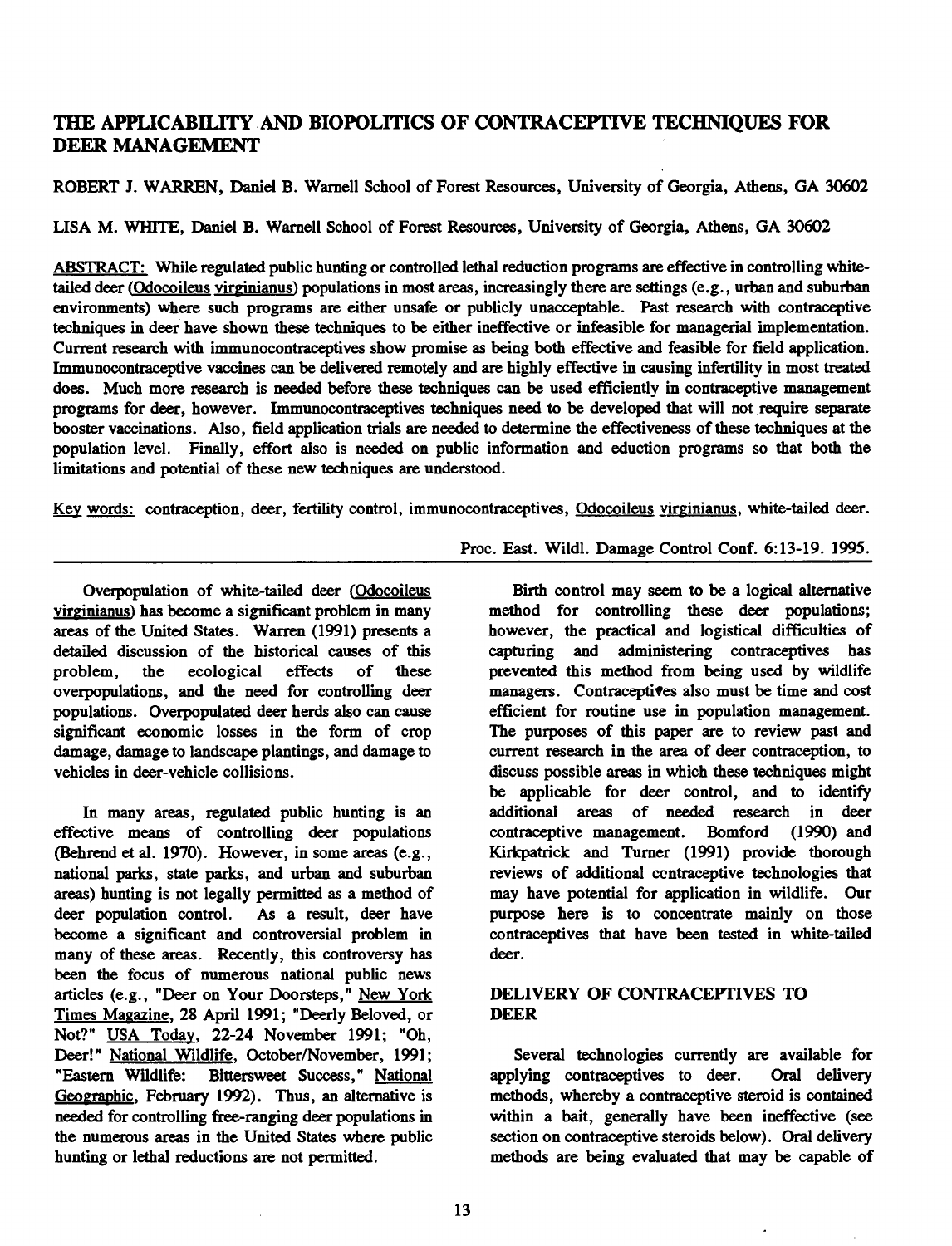delivering contraceptive vaccines via a modified live virus or bacterium (see section on immunoinfertility below).

Subcutaneous implants potentially can **be an**  effective contraceptive delivery technique in deer. These implants usually are made from a physiologically inert material, from which the contraceptive steroid is released for up to several years. One major disadvantage of subcutaneous implants is that they require time-consuming and costly capture of individual deer for implantation purposes.

Obviously, delivery technologies that could be administered remotely would be more practical for routine application in **deer management.** Most immunocontraceptive vaccines can be delivered remotely by using commercially available, selfinjecting darts. Remotely delivered darts have several disadvantages, however. They generally are not highly accurate at greater distances. Missed darts often are not recovered and remain in the environment for humans (especially children) to potentially encounter. The metal or plastic darts also often cause tissue trauma in treated deer.

Recent research has evaluated the use of remotely deliverable, intramuscular implants ("biobullets") containing contraceptives. BallistiVet Inc. (Minneapolis, MN) produces an implant "gun" that is capable of remotely injecting a 0.25-caliber, biodegradable "biobullet" at ranges of up to 30 to 40 m. The biobullet is made from compressed food-grade material (hydroxypropyl cellulose) and contains a hollow chamber into which a freeze-dried compound can be placed. After the biobullet is lodged in the muscle, it degrades within a few hours and releases the compound it contains. The biobullet generally is more accurate and causes less tissue trauma than selfinjecting darts. The biobullet technique bas been used successfully to vaccinate free-ranging bison (Bison bison) in Montana against brucellosis (Davis et al. 1991) and to remotely deliver an immunocontraceptive to free-ranging feral horses (Equus caballus) on Cumberland Island, Georgia (Goodloe 1991). The biobullet also has been used successfully to remotely deliver contraceptive vaccines to deer in large enclosures at the University of Georgia (L. M. White, unpubl. data) and at Purdue University (R. K. Swihart, pers. commun.). It also bas been used to remotely treat deer with an intramuscular implant containing a contraceptive steroid (see section on contraceptive steroids below).

### CONTRACEPTIVE **STEROIDS** IN **DEER**

Research bas shown that orally administered, synthetic steroid hormones can inhibit ovulation in female deer, but in practice these are not feasible because they require daily oral exposure. Roughton (1979) showed that oral melengestrol acetate (MGA), a synthetic progesterone, was an effective antiovulatory agent in captive white-tailed deer, but daily treatment was required (Roughton 1979). Harder and Peterle (1974) also showed oral treatment or intramuscular injection with diethylstilbestrol (DES), a synthetic estrogen, was not an easily administered method of contraception in deer. Microencapsulation of DES, allowed treatment intervals to be extended to 17 and 30 days, but still required high doses to be effective and was not readily accepted by the deer (Matschke 1977a).

Subcutaneous hormone implants have had limited success in preventing pregnancy in female deer, but these contraceptives require time and cost-inefficient **trapping** and handling of individual deer. Bell and Peterle (1975) found reduced reproductive rates by use of silastic-silicone rubber tubing implants containing MGA and DES. Matschke (1977b, 1980) examined fertility control in deer with silastic implants of DES and a synthetic progestin (DRC-6246). These implants were considered to have limited application in the field because of the short time span of effective hormone release. Calculated release times for DES were 1-2 years versus 3 years for DRC-6246 (Matschke 1977b); however, in a field trial, suppressed reproduction only lasted for 2 years before depletion of the hormone occurred (Matschke 1980).

Plotka and Seal (1989) showed that implants containing MGA provided at least 2 year's infertility when applied to nonpregnant captive deer. However, when applied to five pregnant does during **winter,**  pregnancy was not interrupted and the implants had to be removed, after which one of the treated does died. Plotka and Seal (1989) recommended that pregnant deer not be treated with MGA implants unless pregnancy is first terminated. In is unfortunate that contraceptive steroid implants cannot be used in winter, because at this time deer generally are easiest to bait, capture and treat, all of which would improve the efficiency of applying this technique in the field.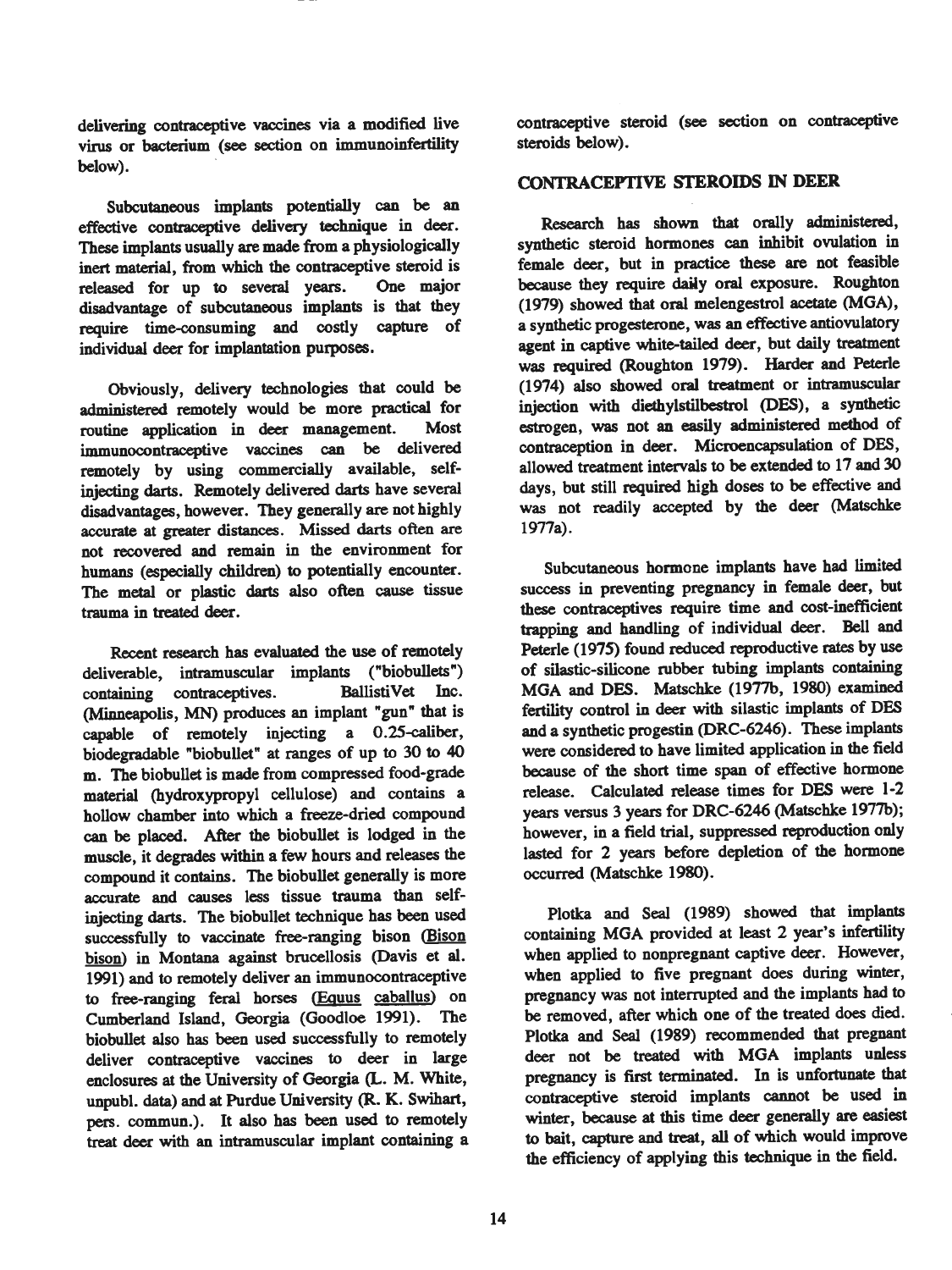The main limitation of the use of steroid implants as a means of contraception in deer has been the relatively short time of action. Efficient and practical management of deer populations in the absence of regulated hunting requires a contraceptive capable of lasting the reproductive life span of the doe (Matschke 1980). Levonorgestrel (LNG) is an implantable progestin that provides effective, long-term  $($  >  $5$  years) contraception in humans (Diaz et al. 1982).

Contraception of deer for > *5* years from one contraceptive treatment may justify the time and cost associated with capturing and treating individual deer, and hence has potential for providing a practical technique for contraceptive management of deer populations .

Despite the potential for this deer contraceptive, two studies with LNG implants in captive white-tailed deer have shown this technique to be ineffective. In the first study, Plotka and Seal (1989) implanted five does with a single homogenous silastic-silicone rod containing 200 mg LNG; three of the five does became pregnant. Plotka and Seal (1989) did not measure LNG concentrations, so the lack of contraception may have been related to the shape and matrix of the silastic implant, all of which can affect steroid hormone release (Robertson et al. 1983).

In the second study with LNG implants in deer, White et al. (1994) used the technique as it is applied in humans, which consists of 216 mg of LNG sealed inside six small silastic-silicone tubes. White et al. (1994) compared six versus nine LNG implants (containing a total of 216 versus 324 mg of LNG) in adult versus fawn does. Fawns were included to determine the effects of LNG implantation on puberty attainment. Despite significant release of LNG from both doses of implants, White et al. (1994) observed that three of five implanted adults and one of two fawns that survived 2 years post-implantation became pregnant. Hence, these researchers did not recommend the use of LNG in deer.

Researchers at Purdue University and the University of California have successfully applied norgestomet **(NGM)** as a contraceptive in white-tailed deer (R. K. Swihart, pers. commun.) and black-tailed deer (Odocoileus hemionus) (Jessup et al. 1993). This synthetic progestin originally was marketed for synchronizing estrus in domestic livestock. Antech Laboratories, Inc. (Champaign, Illinois) has complexed

42 mg of NGM into silastic-silicone rods and loaded it into biobullets for remote delivery purposes (D. **J.**  Kesler, pers. commun.). In both species of deer, NGM was nearly 100% successful in preventing pregnancies, however, it was effective only for **1** year (Jessup et al. 1993, D. J. Kesler , pers. commun.). Therefore, annual treatments would be required to maintain control over deer reproduction. This requirement would lim:t the applicability of this contraceptive technique primarily to small areas in which substantial control over the deer herd exists.

#### **IMMUNOINFERTILITY** IN **DEER**

A new area of contraception that may be more applicable to deer populations is immunoinfertility. This technique uses an animal's own immune system to disrupt the reproductive system, and has 15 been relatively successful in many species. Indeed, the research results on this new technology for birth control have been so successful and safe that a contraceptive vaccine trial has been tested recently in experimental trials with human females, and with very favorable success (Jones et al. 1988).

Contraceptive vaccines can cause either contraception (immunocontraception) or sterilization (immunosterilization). Immunocontraception involves infertility that is reversible in some cases. Fertility can resume after exposure to the antigen has ceased and the antibody titers decrease (Primakoff et al. **1988).**  Immunosterilization involves permanent infertility.

Immunoinfertility techniques for contraception or<br>
rilization have numerous advantages over sterilization have numerous advantages over contraceptive steroids that may make them effective and efficient for use in deer. Immunocontraceptives can be delivered remotely, which makes them more feasible for application in the field than methods that require capture and immobilization of individual deer. Also, a protein-based vaccine likely would be deactivated if ingested orally by nontarget organisms in contrast to the persistent tissue residue that often characterize the synthetic steroids. Digestion of the vaccine after oral ingestion likely would prevent unintentional transfer up the food chain to carnivores or humans.

The most likely antigens for use in vaccines are proteins involved in fertilization. One immunocontraceptive that has been tested in wild species is based on developing antibodies to the zona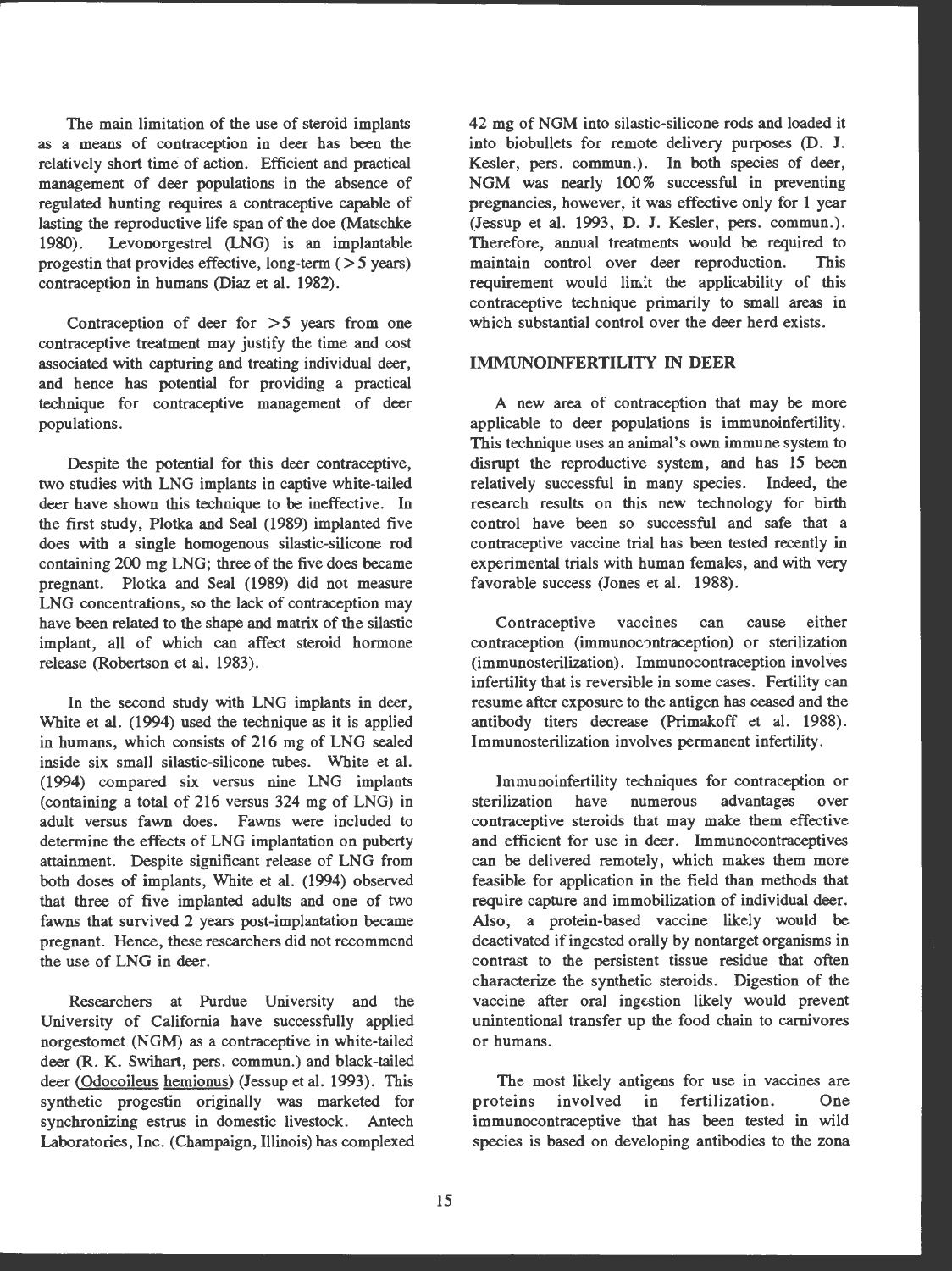pellucida (ZP). The ZP is a series of glycoproteins surrounding the ovum that is important in sperm-egg<br>binding during fertilization. Injections with binding during fertilization. immunocontraceptives containing ZP cause the female to produce antibodies to ZP, which then interfere with normal fertilization. Turner et al. (1992) successfully used porcine zona pellucida (PZP) antigen in an immunocontraceptive for white-tailed deer. Their vaccine was delivered remotely; however, multiple booster injections were required. This requirement limits the practicality of using this contraceptive<br>vaccine in free-ranging deer populations. Recent vaccine in free-ranging deer populations. advancements in research with PZP have included microencapsulation of the booster vaccinations so that only one vaccination per year is required; the booster vaccines are microencapsulated for release over a period of weeks or months post-injection (J. F. Kirkpatrick, pers. commun.).

Several different spermatozoa proteins also are being considered for use in anti-sperm contraceptive<br>vaccines (Naz and Menge 1990). Anti-sperm vaccines (Naz and Menge 1990). vaccination may cause infertility in the male or female. In the male, anti-sperm antibodies may cause an autoimmune response to the sperm, thus resulting in infertility (Mathur et al. 1988). Treating bucks in a free-ranging deer population with an anti-sperm vaccine would have limited effect on the reproductive rate of the herd, because deer are polygynous breeders. However, applying a anti-sperm vaccine may be more practical if males and females did not have to be distinguished prior to treatment.

In the female, anti-sperm antibodies may cause agglutination of sperm (reviewed in Shulman 1986), or reduced penetration of sperm through the cervical mucus (Clarke 1988), or altered sperm binding to the ZP (Naz et al. 1992). Anti-sperm vaccines also may be "self boosted" (i.e., additional exposure and boosting of the immunity against sperm may occur<br>with each insemination). Some women with with each insemination). spontaneous sperm-antibody titers have reduced titers following the use of condoms, which probably function to prevent "boosting" from sperm in the vagina (reviewed in Shulman 1986). Thus, if anti-sperm vaccines are "self-boosting," they may have more practicality for field implementation than multiple booster vaccinations of anti-ZP vaccines.

Very little research exists on the use of anti-sperm vaccines in deer. White et al. (1993) presented preliminary data on an anti-sperm vaccine for deer.

They developed anti-sperm vaccines using sperm <sup>p</sup>lasma membranes from deer, bull, and boar sperm. These vaccines were injected into adult does, from which blood samples were collected for antibody titer analysis. High anti-sperm antibody titers occurred in does injected with anti-sperm vaccines made from all species tested. However, antibody recognition of deer sperm was greatest in those does injected with either deer or boar sperm. The high antibody titers persisted for a period of at least 11 months post-immunization. The does treated in this preliminary trial became pregnant, but future work with a purified form of this vaccine may have a greater chance of causing infertility (L. M. White, unpubl. data).

Research is planned at the Denver Wildlife Research Center to develop an oral delivery method for immunocontraceptive vaccines (R. D. Thompson, pers. commun.). This research is in the early stages of development. Conceptually, a genetically modified bacterium or virus would be used as a live vector to orally deliver a genetically engineered immunocontraceptive vaccine to deer. Similar technologies have been used recently to deliver orally effective rabies vaccines to wildlife populations (Wandeler et al. 1988). Obviously, such a contraceptive technology would greatly improve the cost and time efficiency of applying immunocontraceptives to free-ranging deer populations. A number of serious concerns exist regarding the potential risk of using such a technology in the wild, however. For example, nontarget species, including humans, might be at risk of being exposed to these contraceptive vaccines. In addition, controlling the spread of the bacterium or virus to other deer populations may be difficult. Much more research obviously is necessary before this technology can be considered even for field testing.

## **CONTRACEPTIVE RESEARCH RECOMMENDATIONS**

Past research has shown that several contraceptive techniques are effective in individually treated deer. What is lacking in the literature is documentation of the effectiveness of contraceptive management techniques at the population level. Despite their success in captive deer, many of these methods nay be infeasible to implement in free-ranging deer populations, or they may be unsuccessful in controlling the population. In other words, eliminating reproduction in treated individuals may not control a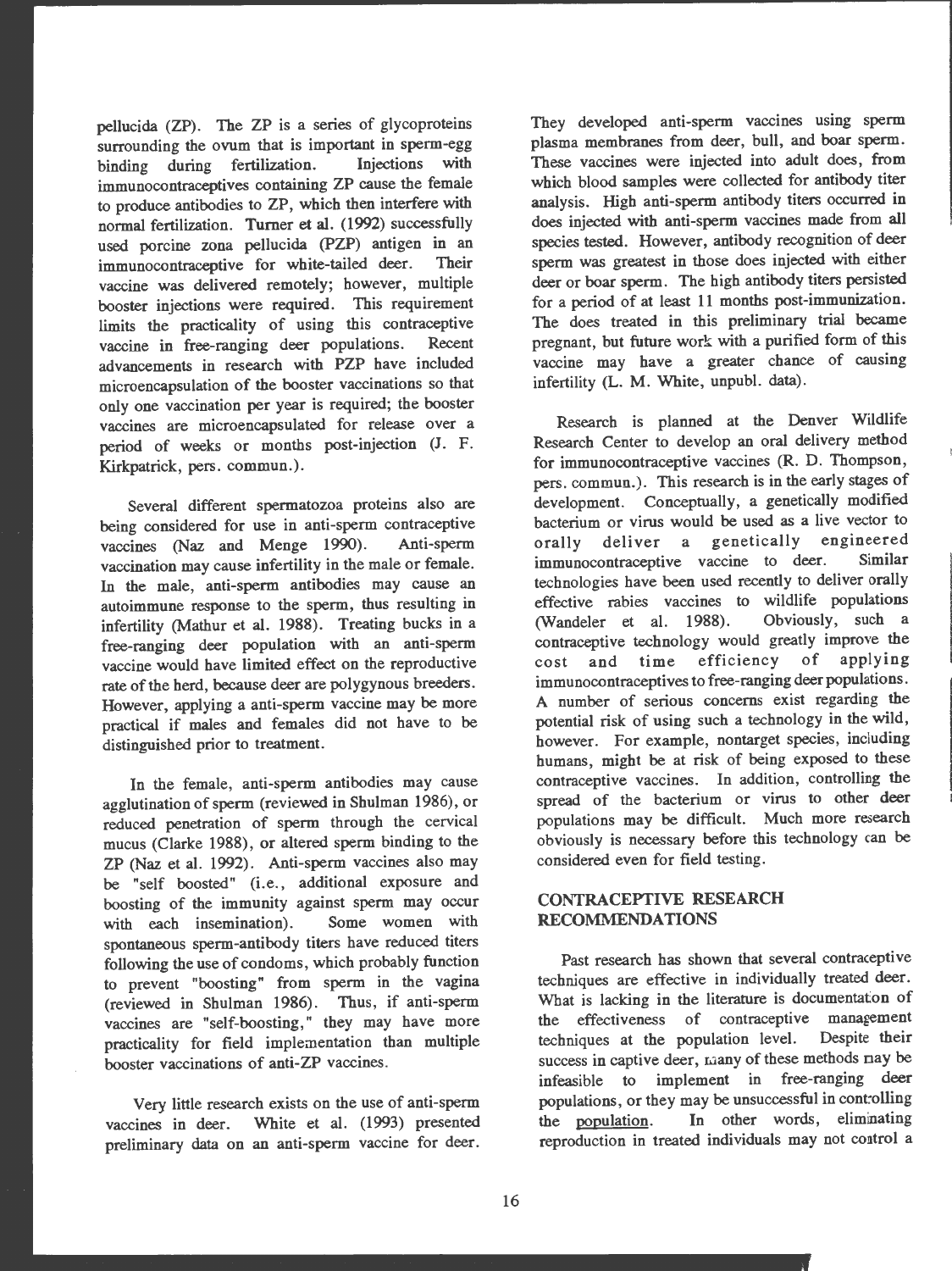deer population. Reduced reproduction by those does treated with contraceptives may provide greater chances for survival to those fawns that are born to the does in a population that escaped treatment with the contraceptive. Additionally, any reductions in a particular herd's density because of reduced density because of reduced reproductive effort could be offset by immigration of deer from areas surrounding the treated area. Of course, this problem could be rectified to a great extent by erecting a deer-proof fence. Thus, there is a critical need for controlled research to evaluate the effectiveness of deer contraceptives at the population level. Changes in the number and composition of most wildlife populations are dynamic and occur as the result of a multitude of factors, only one of which is<br>reproduction. Deer population control must be Deer population control must be considered and evaluated within its complete ecological context.

Use of a practical, highly effective contraceptive implant for white-tailed deer would ideally be administrable in prepubertal fawns. When treating or trapping deer, fawns often are encountered along with adult does. Treating fawns with an infertility agent when they are easily caught or treated would increase the efficiency of a contraceptive management program. Further research evaluating the use of contraceptives in prepubertal fawns may increase the practicality of a contraceptive treatment program in free-ranging whitetailed deer. A related concern is the safety of a particular contraceptive to young bucks that may not be distinguishable from does in remote delivery programs.

One other area of needed research is to evaluate the effects of contraceptive management techniques on deer behavior and population dynamics. It is quite possible that by treating does with contraceptives, wildlife biologists may extend the rutting period. Does that fail to conceive can continue estrous cycling activity for up to 7 months (Knox et al. 1988). Thus, treating does with contraceptives may extend the breeding season, which may induce bucks to continue to be highly territorial and reproductively active. If this behavioral change occurs, it is possible that bucks in a population could experience substantially greater over-winter mortality rates than under conditions of a shorter, more normal breeding season.

Finally, research is needed to determine the extent to which contraceptive vaccines may be effective after ingestion by nontarget organisms, including humans. Immunocontraceptives will not be approved for routine field implementation in deer management programs until these potential secondary effects are documented as being insignificant environmentally.

## **BIOPOLITICS**

Some concerns exist as to whether contraceptive techniques may eventually replace regulated hunting for controlling deer herds. Lethal shooting by hunters or sharpshooters likely will continue to be the preferred deer population management alternative in those areas where such techniques are safe and acceptable. It is doubtful that contraceptive techniques will be cost effective or recommendable for widespread application in free-ranging deer herds. The actual contraceptive agents may be economical, but the personnel and operating expenses associated with delivering contraceptives to significant proportions of individuals in a deer herd likely will be cost prohibitive. This concern also may apply in urban and suburban areas where deer herds are fenced or otherwise isolated from other natural habitats.

It is important that wildlife biologists effectively communicate the limitations of contraceptive techniques to the public, politicians, and the media. Contraceptives provide a potential technique that wildlife biologists can use in situations where other traditional methods of population control may not be feasible; however, they have several limitations. Public sentiment likely will be the primary catalyst that will mandate the use of contraceptives in some areas. Unfortunately, these areas are increasing in their occurrence in the eastern United States as more urban and suburban development occurs. These are the challenges that will face wildlife biologists in the next few decades. Wildlife biologists have an obligation to consider all possible tools and techniques for use in deer population management, including contraceptives.

#### **LITERATURE CITED**

- Behrend, D. F., G. F. Mattfield, W. C. Tierson, and **J.** E. Wiley, III. 1970. Deer density control for comprehensive forest management. **J.** For. 68:695-700.
- Bell, R. L., and T. J. Peterle. 1975. Hormone implants control reproduction in white-tailed deer. Wildl. Soc. Bull. 3:152-156.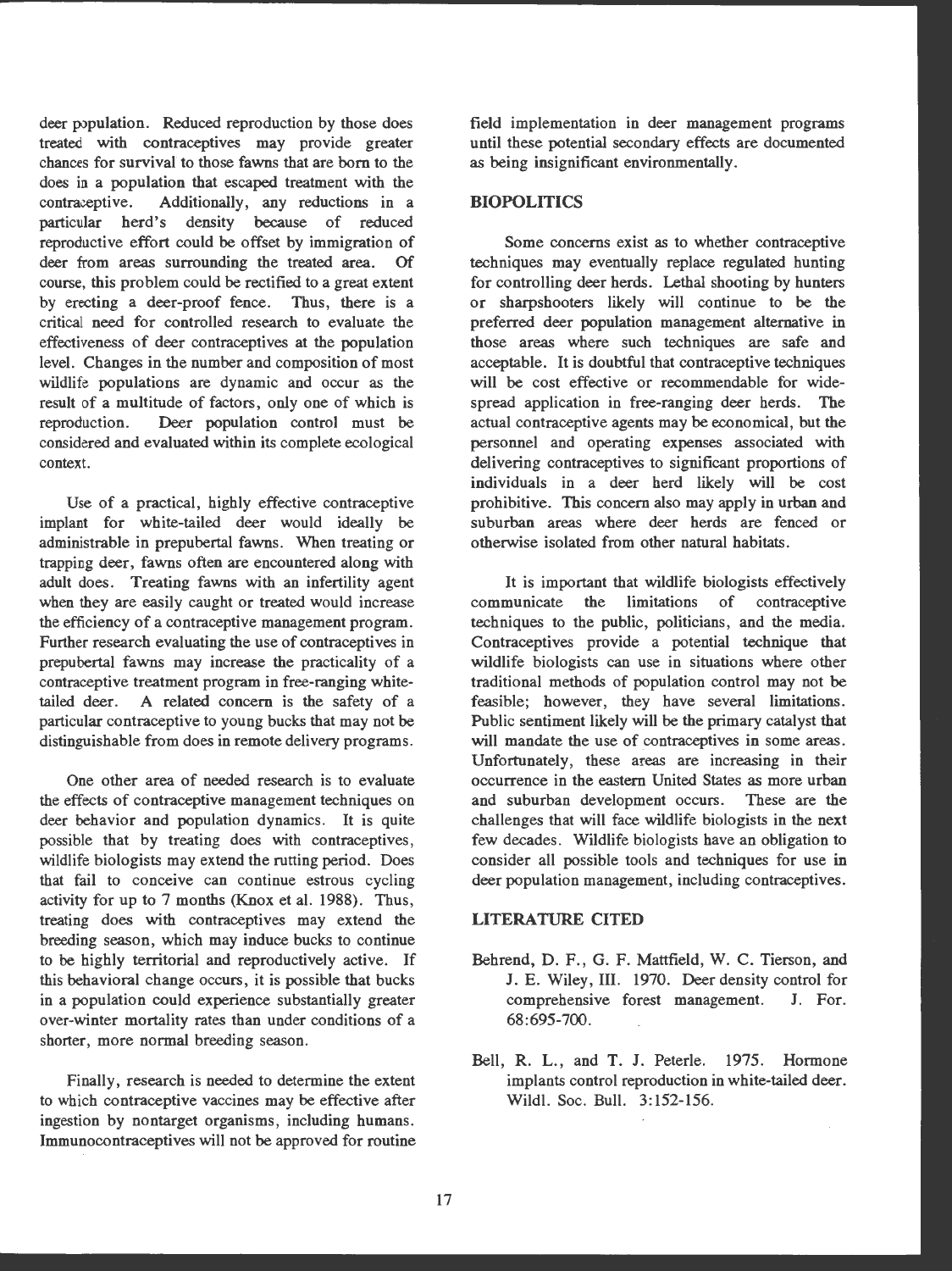- Bomford, M. 1990. A role for fertility control in wildlife management. Bull. No. 7, Bureau of Rural Resources, Australian Government Puhl. Serv., Canberra. 50pp.
- Clarke, G. N. 1988. Lack of correlation between the immunobead test and the enzyme-linked immunosorbent assay for sperm antibody detection. Amer. J. Reprod. Immunol. 18:44-46.
- Davis, D. S., J. W. Templeton, T. A. Ficht, J. D. Huber, R. D. Angus, and L. G. Adams. 1991. Brucella abortus in bison. II. Evaluation of Strain 19 vaccination of pregnant cows. J. Wildl. Dis. 27:258-264 .
- Diaz, S., M. Pavez, P. Miranda, D. N. Robertson, I. Sivin, and H. B. Croxatto. 1982. A five-year clinical trial of levonorgestrel silastic implants (NORPLANT'™). Contraception 25:447-456.
- Goodloe, R. B. 1991. Immunocontraception, genetic management, and demography of feral horses on four eastern U.S. barrier islands. Ph.D. Dissert., Univ. of Georgia, Athens. 150 pp.
- Harder, J. D., and T. J. Peterle. 1974. Effect of diethylstilbestrol on reproductive performance of white-tailed deer. J. Wildl. Manage. 38:183-196.
- Jessup, D. A., N. K. Jacobsen, and D. J. Kesler. 1993. Remotely delivered and reversible contraception of black-tailed deer by norgestomet ballistic implants. Proc. Annu. Conf. Wildl. Dis. Assoc. 42:39 (Abstract).
- Jones, W. R., S. R. Judd, R. M. Y. Ing, J. Powell, J. Bradley, E. H., Denholm, U. W. Mueller, P. D. Griffin, and V. C. Stevens. 1988. Phase I clinical trial of a World Health Organization birth control vaccine. Lancet 8598: 1295-1298.
- Kirkpatrick, J. F., and J. W. Turner, Jr. 1991. Reversible contraception in nondomestic animals. J. Zoo Wildl. Med. 22:392-408 .
- Knox, W. M., K. V. Miller, and R. L. Marchinton. 1988. Recurrent estrous cycles in white-tailed deer. **J.** Mammal. 69:384-386 .
- Matschke, G. H. 1977a. Microen capsulated diethylstilbestrol as an oral contraceptive in whitetailed deer. J. Wilcl. Manage. 41:87-91.
	- . 1977b. Fertility control in white-tailed deer by steroid implants. J. Wild!. Manage. 41:731 - 735.
	- 1980. Efficacy of steroid implants in preventing pregnancy in white-tailed deer. J. Wildl. Manage. 44:756-758.
- Mathur, S., L. Chao, J. M. Goust, G. T., Milroy, C. Woodley-Miller, J. Z. Caldwell, F. Daru, and H. 0. Williamson. 1988. Special antigens on sperm from autoimmune infertile men. Amer. J. Reprod. Immunol. 17:5-13.
- Naz, R. K., C. Brazil, and J. W. Overstreet. 1992. Effects of antibodies to sperm surface fertilization antigen-1 on human sperm-zona pellucida interaction. Fertil. Steril. 57:1304-1310.
	- , and A. Menge. 1990. Development of antisperm contraceptive vaccine for humans: why and how? Human Reprod. 5:511-518.
- Plotka, E.D., and U.S. Seal. 1989. Fertility control in female white-tailed deer. J. Wildl. Dis. 25:643-646.
- Primakoff, P., W. Lathrop, L. Woolman, A. Cowan, and D. Myles. 1988. Fully effective contraception in male and female guinea pigs immunized with the sperm protein PH-20 . Nature 335:543-546 .
- Robertson , D. N., I. Sivin, **H. A.** Nash, J. Braun, and J. Dinh. 1983. Release rates of levonorgestrel from silastic<sup>R</sup> capsules, homogenous rods and covered rods in humans. Contraception. 27:483-495.
- Roughton, R. D. 1979. Effects of oral melengestrol acetate on reproduction in captive white-tailed deer. J. Wildl. Manage. 43:428-436.
- Shulman, S. 1986. Sperm antigens and autoantigens: effects on fertility. Am. J. Reprod. Immunol. 10:82-89 .